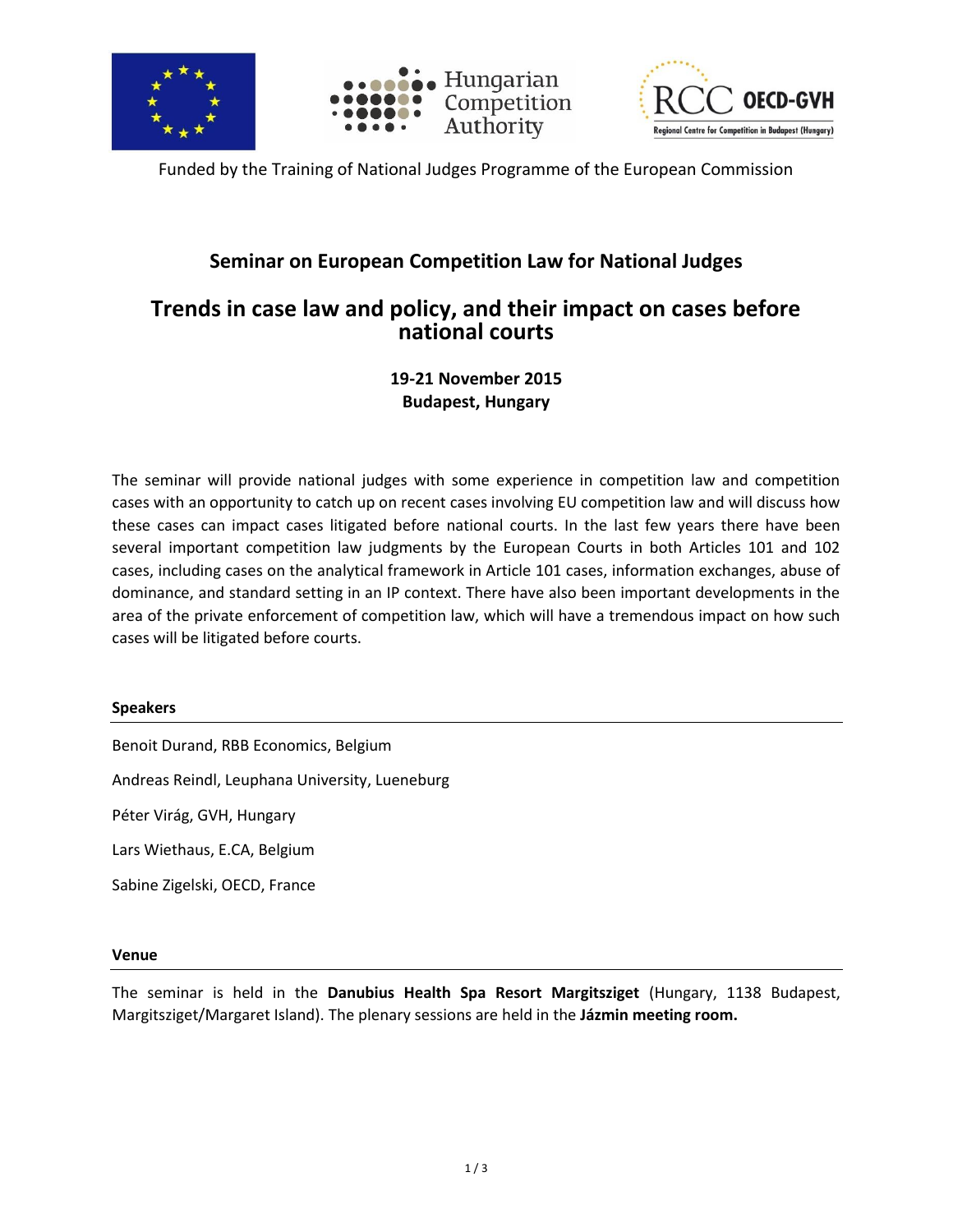# **Agenda**

## **Thursday, 19 November**

| $12:30 - 14:00$ | Registration and lunch in the hotel's restaurant                                                   |
|-----------------|----------------------------------------------------------------------------------------------------|
| 14.00 -14.45    | Online distribution restraints – Recent cases, Andreas Reindl                                      |
| 14.45 - 15.30   | Hypothetical: online distribution                                                                  |
| 15.30 -16.00    | Coffee break                                                                                       |
| 16.00 - 17.15   | Online platforms and price reference clauses: Economic concepts and recent cases, Lars<br>Wiethaus |
| $17.15 - 18.00$ | Mastercard: an example of two sided markets, Lars Wiethaus                                         |
| 18.40           | Meeting at the reception, bus transfer to the welcome dinner                                       |

## **Friday, 20 November**

| $09.00 - 10.30$ | Recent developments in Abuse of Dominance: Cases and economic principles, Andreas<br>Reindl, Lars Wiethaus |
|-----------------|------------------------------------------------------------------------------------------------------------|
| $10.30 - 11.00$ | Coffee break                                                                                               |
| $11.00 - 12.00$ | <b>Hypothetical</b>                                                                                        |
| $12.00 - 12.30$ | Abuse of Dominance cases: conclusions and discussion, Andreas Reindl, Lars Wiethaus                        |
| $12.30 - 13.30$ | Lunch                                                                                                      |
| 13.30 - 14.15   | Damages Cases: The EU Damages Directive and key case developments, Andreas Reindl                          |
| $14.15 - 15.15$ | Passing-on and indirect purchases: Legal framework and economic concepts, Andreas<br>Reindl, Benoit Durand |
| $15.15 - 15.45$ | Coffee break                                                                                               |
| $15.45 - 17.15$ | Passing-on and indirect purchasers: economic concepts, Benoit Durand                                       |